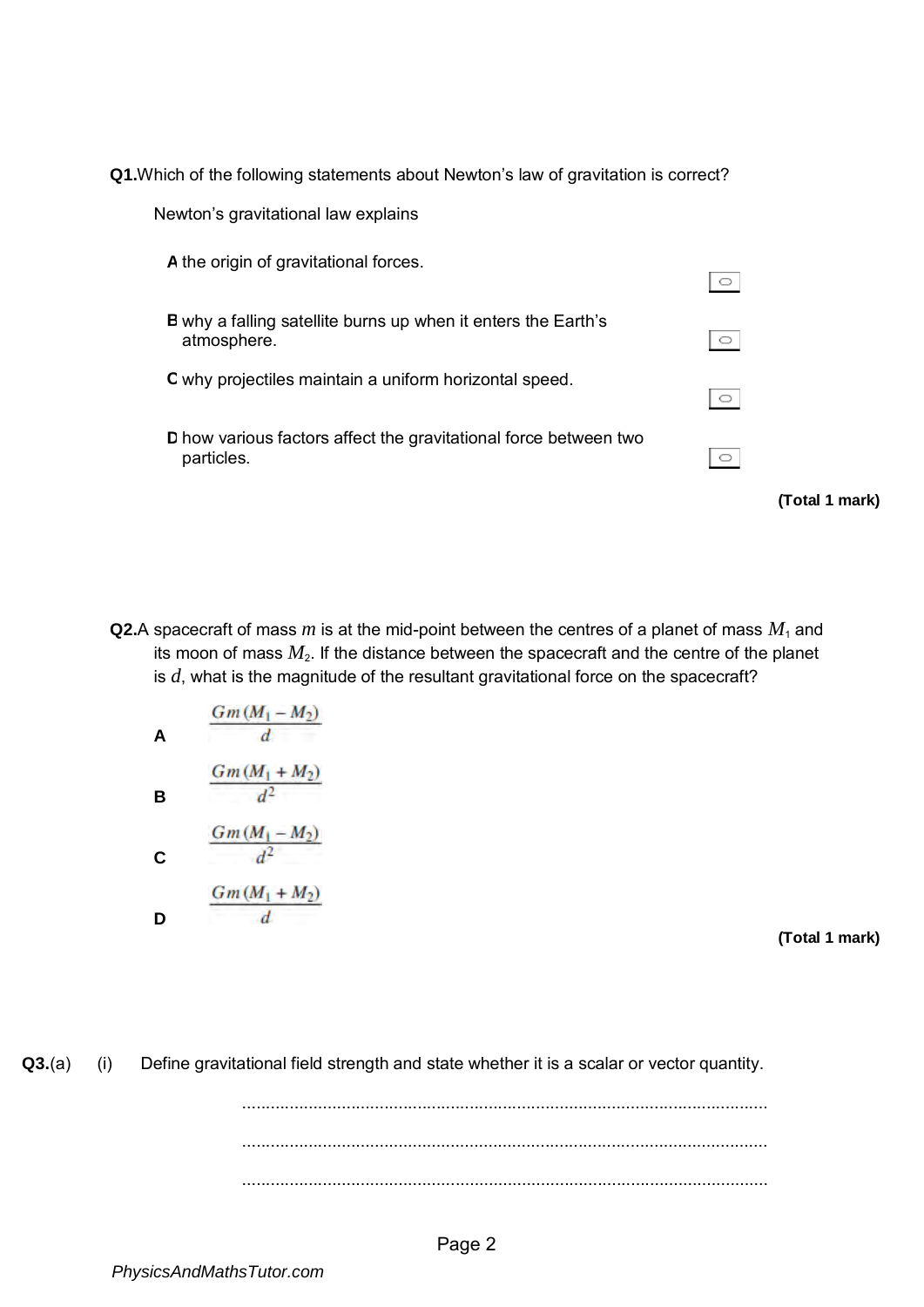(ii) A mass  $m$  is at a height  $h$  above the surface of a planet of mass  $M$  and radius *R*.

The gravitational field strength at height *h* is *g*. By considering the gravitational force acting on mass *m*, derive an equation from Newton's law of gravitation to express *g* in terms of *M*, *R*, *h* and the gravitational constant *G*.

**(2)** 

(b) (i) A satellite of mass 2520 kg is at a height of 1.39  $\times$  10<sup>7</sup> m above the surface of the Earth. Calculate the gravitational force of the Earth attracting the satellite. Give your answer to an appropriate number of significant figures.

force attracting satellite ........................................ N

**(3)** 

(ii) The satellite in part (i) is in a circular polar orbit. Show that the satellite would travel around the Earth three times every 24 hours.

**(5)**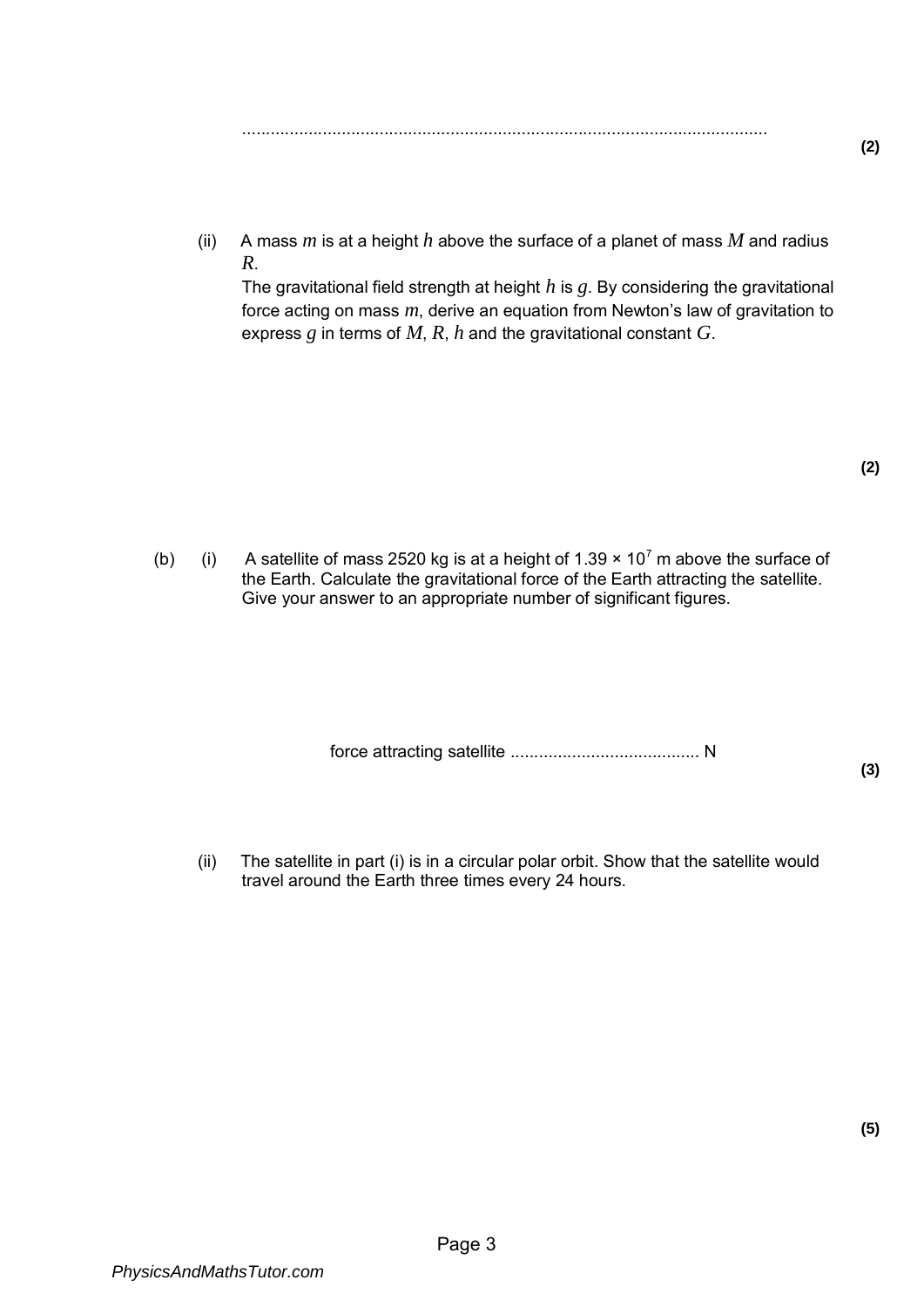(c) State and explain **one** possible use for the satellite travelling in the orbit in part (ii).

| (2)<br>(Total 14 marks) |
|-------------------------|

**Q4.**When a space shuttle is in a low orbit around the Earth it experiences gravitational forces  $F_{E}$ due to the Earth,  $F_M$  due to the Moon and  $F_S$  due to the Sun. Which one of the following correctly shows how the magnitudes of these forces are related to each other?

mass of Sun = 1.99  $\times$  10 $^{30}$  kg mass of Moon = 7.35  $\times$  10<sup>22</sup> kg mean distance from Earth to Sun = 1.50  $\times$  10<sup>11</sup> m mean distance from Earth to Moon = 3.84  $\times$  10 $^8$  m

- **A**  $F_{F} > F_{S} > F_{M}$
- **B**  $F_{S} > F_{E} > F_{M}$
- **C**  $F_{E} > F_{M} > F_{S}$
- **D**  $F_M > F_E > F_S$

**(Total 1 mark)** 

**Q5.Figure 1** shows (not to scale) three students, each of mass 50.0 kg, standing at different points on the Earth's surface. Student **A** is standing at the North Pole and student **B** is standing at the equator.

**Figure 1 Figure 2**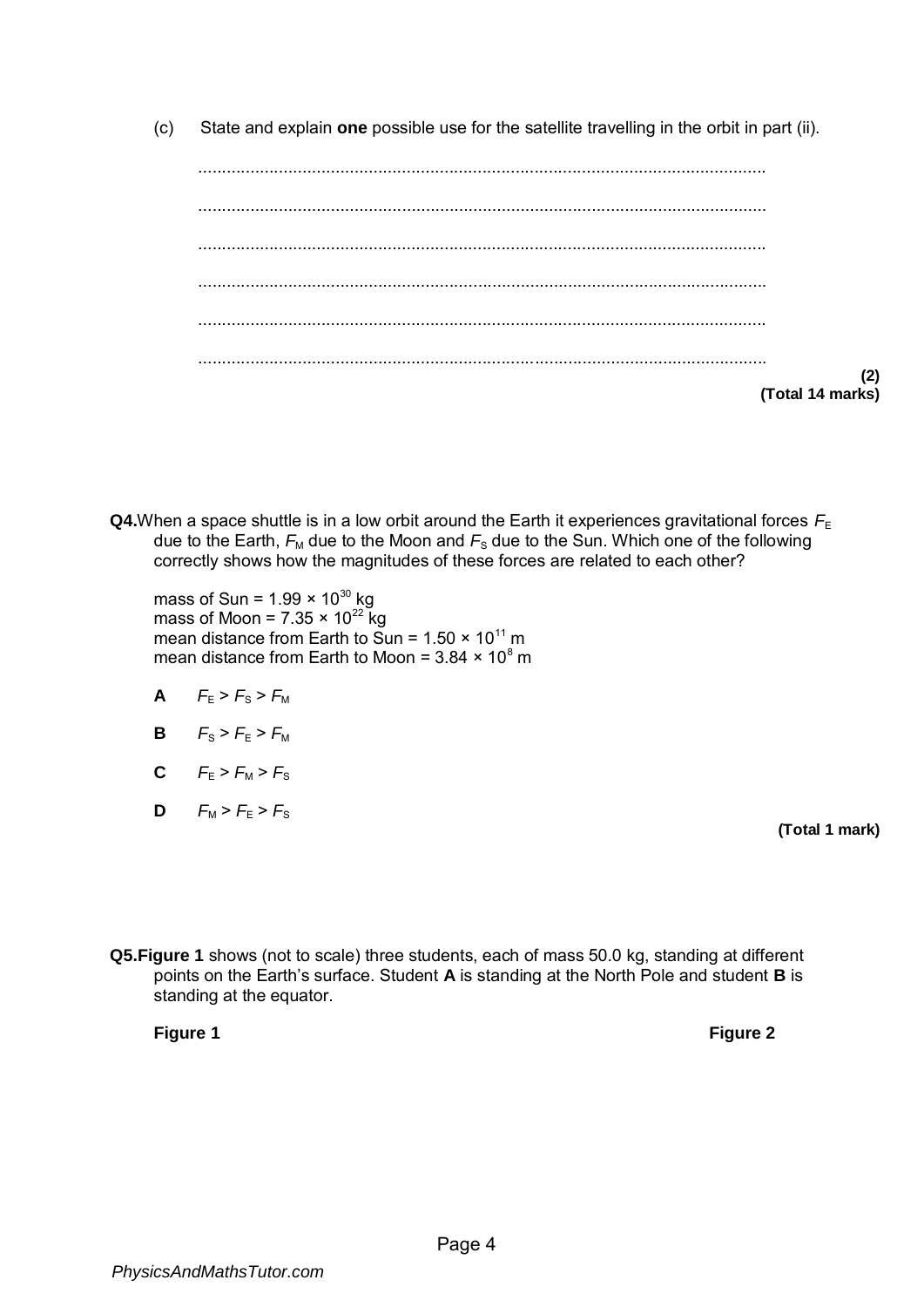

The radius of the Earth is 6370 km. The mass of the Earth is  $5.98 \times 10^{22}$  kg.

In this question assume that the Earth is a perfect sphere.

(a) (i) Use Newton's gravitational law to calculate the gravitational force exerted by the Earth on a student.

force ................................................ N

**(3)** 

(ii) **Figure 2** shows a closer view of student **A**. Draw, on **Figure 2**, vector arrows that represent the forces acting on student **A**.

**(2)** 

(b) (i) Show that the linear speed of student **B** due to the rotation of the Earth is about 460  $\text{ms}^{-1}$ .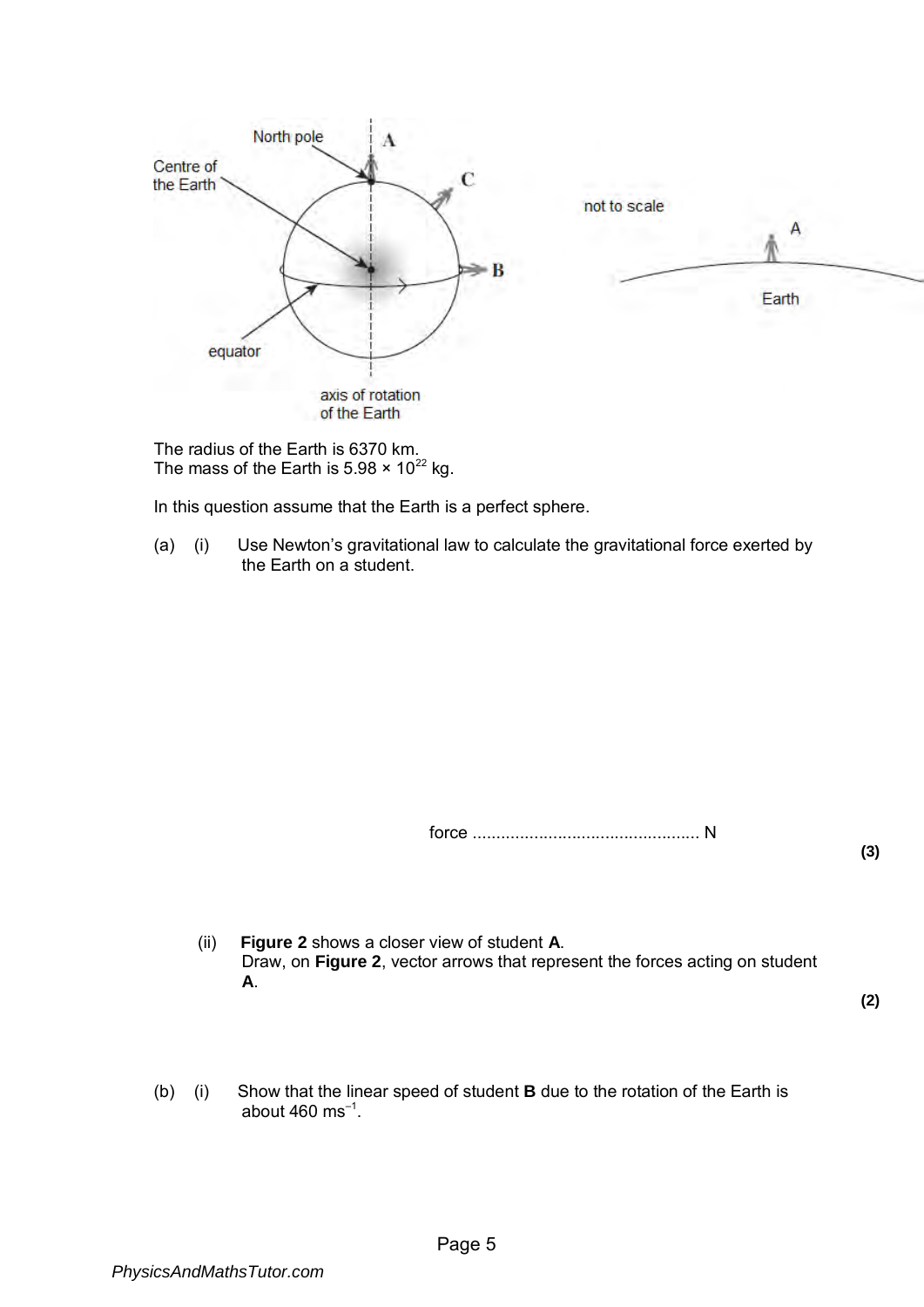- (ii) Calculate the magnitude of the centripetal force required so that student **B**
- moves with the Earth at the rotational speed of 460  $\text{ms}^{-1}$ .

magnitude of the force ................................................ N

**(2)** 

**(3)** 

- (iii) Show, on **Figure 1**, an arrow showing the direction of the centripetal force acting on student **C**.
- **(1)**
- (c) Student **B** stands on a bathroom scale calibrated to measure weight in newton (N). If the Earth were not rotating, the weight recorded would be equal to the force calculated in part (a)(i).

State and explain how the rotation of the Earth affects the reading on the bathroom scale for student **B**.

........................................................................................................................ ........................................................................................................................ ........................................................................................................................ ........................................................................................................................ ........................................................................................................................ **(3) (Total 14 marks)**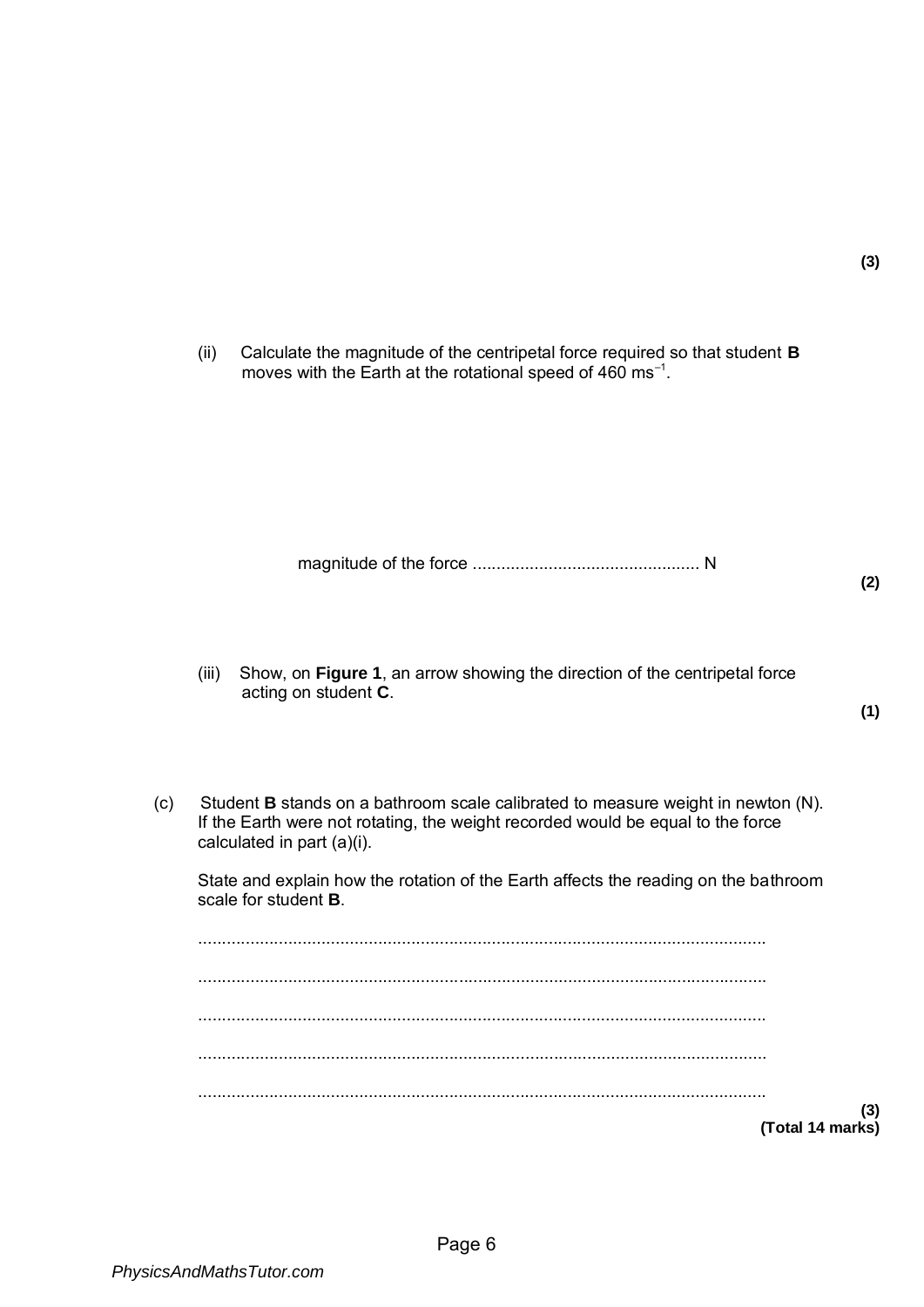**Q6.**Which one of the following gives a correct unit for  $\left(\frac{g}{G}^2\right)$ ,

- **A**  $N m^{-2}$
- **B**  $N kg^{-1}$
- **C** N m
- **D** N

**(Total 1 mark)** 

**Q7.** An object on the surface of a planet of radius *R* and mass *M* has weight *W*. What would be the weight of the same object when on the surface of a planet of radius 2*R* and mass 2*M*?

| A | W<br>4  |  |
|---|---------|--|
| В | W<br>2. |  |
| С | W       |  |
| D | 2W      |  |

**(Total 1 mark)** 

**Q8.** Which one of the following statements about Newton's law of gravitation is correct?

Newton's law of gravitation explains

- **A** the origin of gravitational forces.
- **B** why a falling satellite burns up when it enters the Earth's atmosphere.<br>**C** why projectiles maintain a uniform horizontal speed.
- why projectiles maintain a uniform horizontal speed.
- **D** how various factors affect the gravitational force between two particles.

**(Total 1 mark)**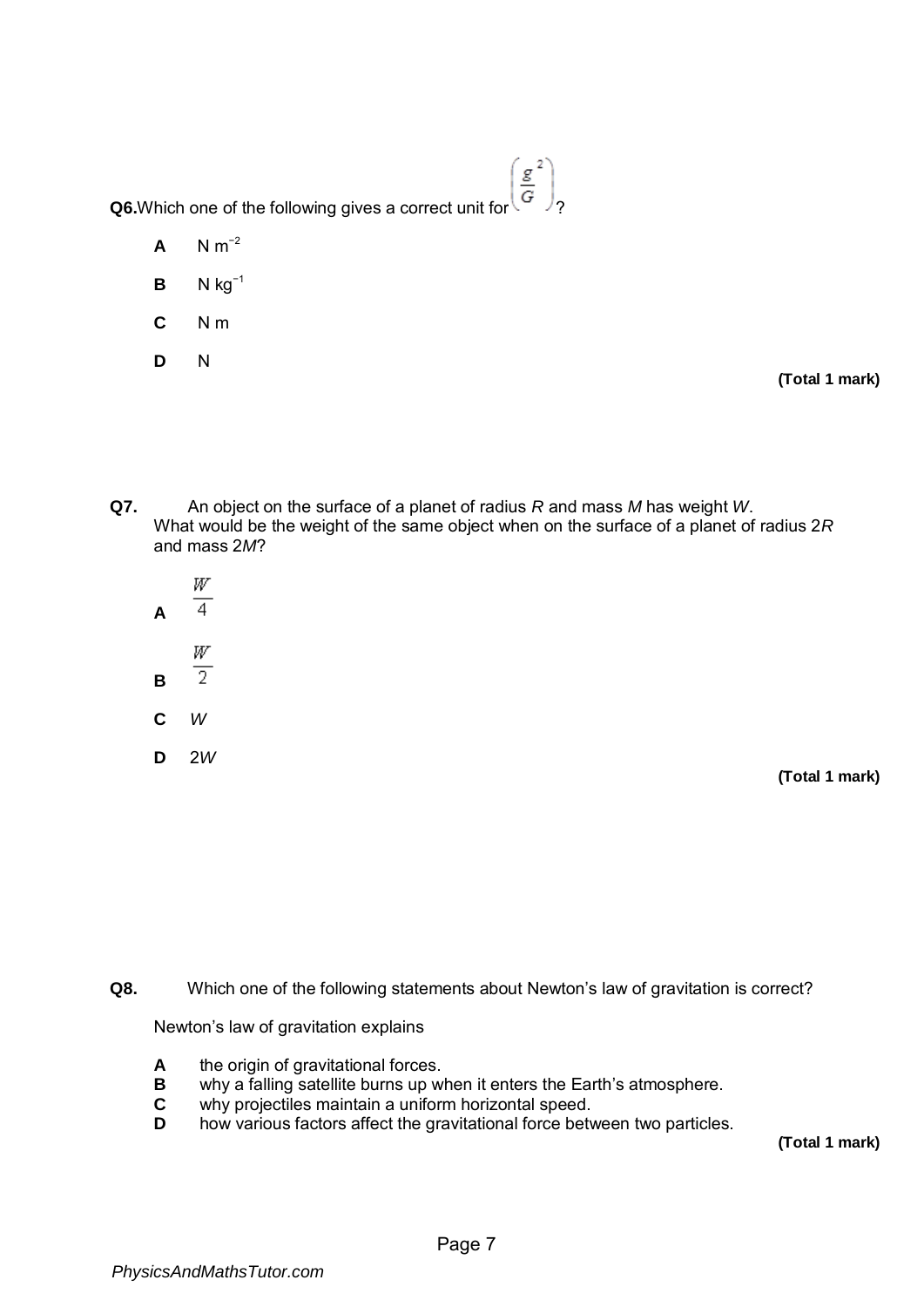**Q9.** If an electron and proton are separated by a distance of  $5 \times 10^{-11}$  m, what is the approximate gravitational force of attraction between them?

| $2 \times 10^{-57}$ N |
|-----------------------|
|                       |

- **B**  $3 \times 10^{-47}$  N
- **C**  $4 \times 10^{-47}$  N
- **D**  $5 \times 10^{-37}$  N

**(Total 1 mark)** 

- **Q10.** Masses of *M* and 2*M* exert a gravitational force *F* on each other when the distance between their centres is *r*. What is the gravitational force between masses of 2*M* and 4*M*  when the distance between their centres is 4*r*?
	- **A** 0.25 *F*
	- **B** 0.50 *F*
	- **C** 0.75 *F*
	- **D** 1.00 *F*

**(Total 1 mark)** 

**Q11.** At the surface of the Earth the gravitational field strength is *g*, and the gravitational potential is *V*. The radius of the Earth is *R*. An object, whose weight on the surface of the Earth is *W*, is moved to a height 3*R* above the surface. Which line, **A** to **D**, in the table gives the weight of the object and the gravitational potential at this height?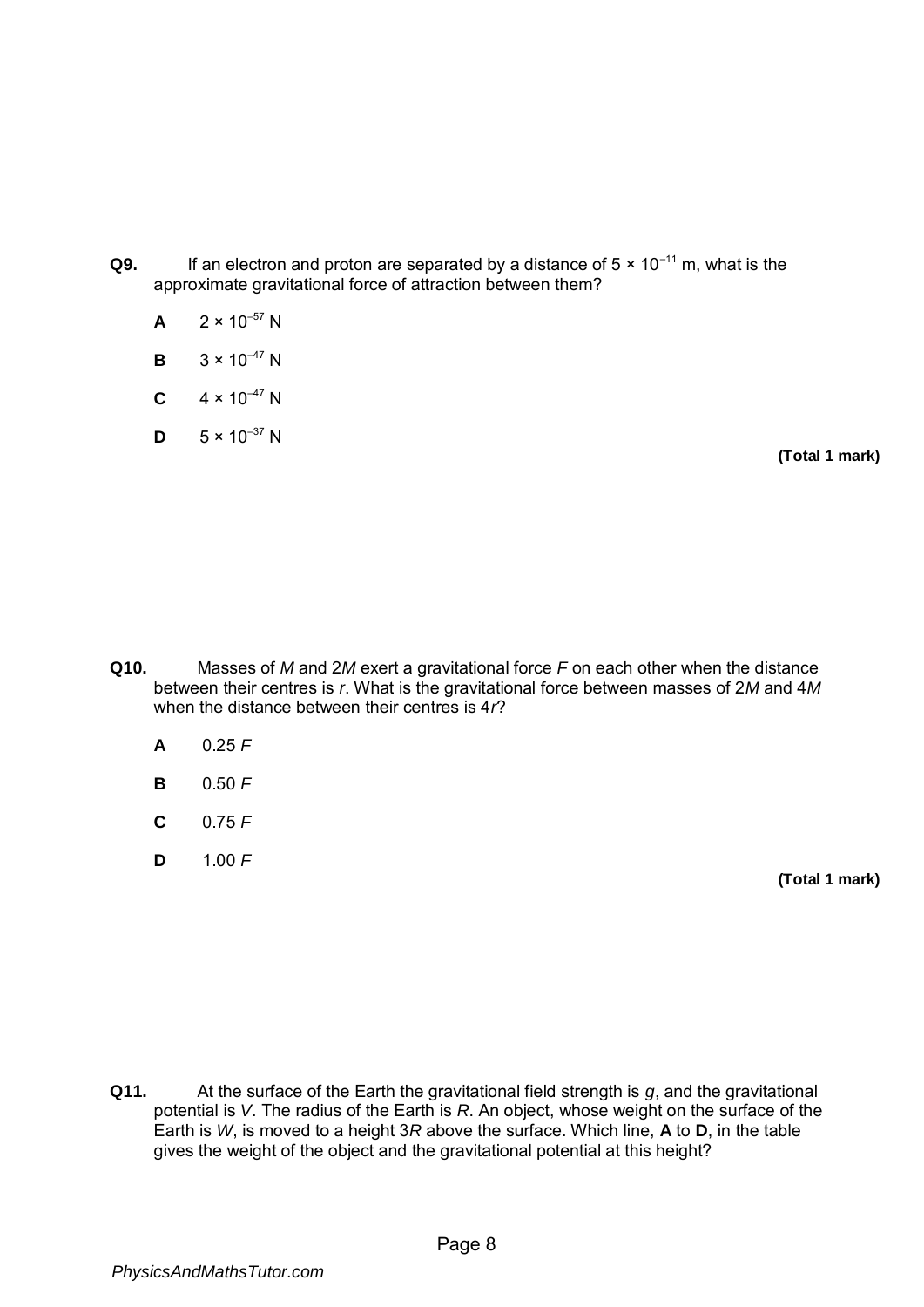|             | weight               | gravitational<br>potential |
|-------------|----------------------|----------------------------|
| A           | $\frac{W}{16}$       | V<br>4                     |
| B           | W<br>4               | $\frac{V}{3}$              |
| $\mathbf C$ | W<br>4               | 4                          |
| D           | W<br>$\overline{16}$ | $\frac{V}{3}$              |

**(Total 1 mark)** 

- **Q12.** The gravitational force between two uniform spheres is 3.1 × 10<sup>-9</sup> N when the distance between their centres is 150 mm. If the mass of one sphere is 2.5 kg, what is the mass of the other?
	- **A** 0.043 kg
	- **B** 0.42 kg
	- **C** 2.8 kg
	- **D** 4.1 kg

**(Total 1 mark)** 

- **Q13.** Two protons are  $1.0 \times 10^{-14}$  m apart. Approximately how many times is the electrostatic force between them greater than the gravitational force between them? (Use the Data and Formulae booklet)
	- $A = 10^{23}$